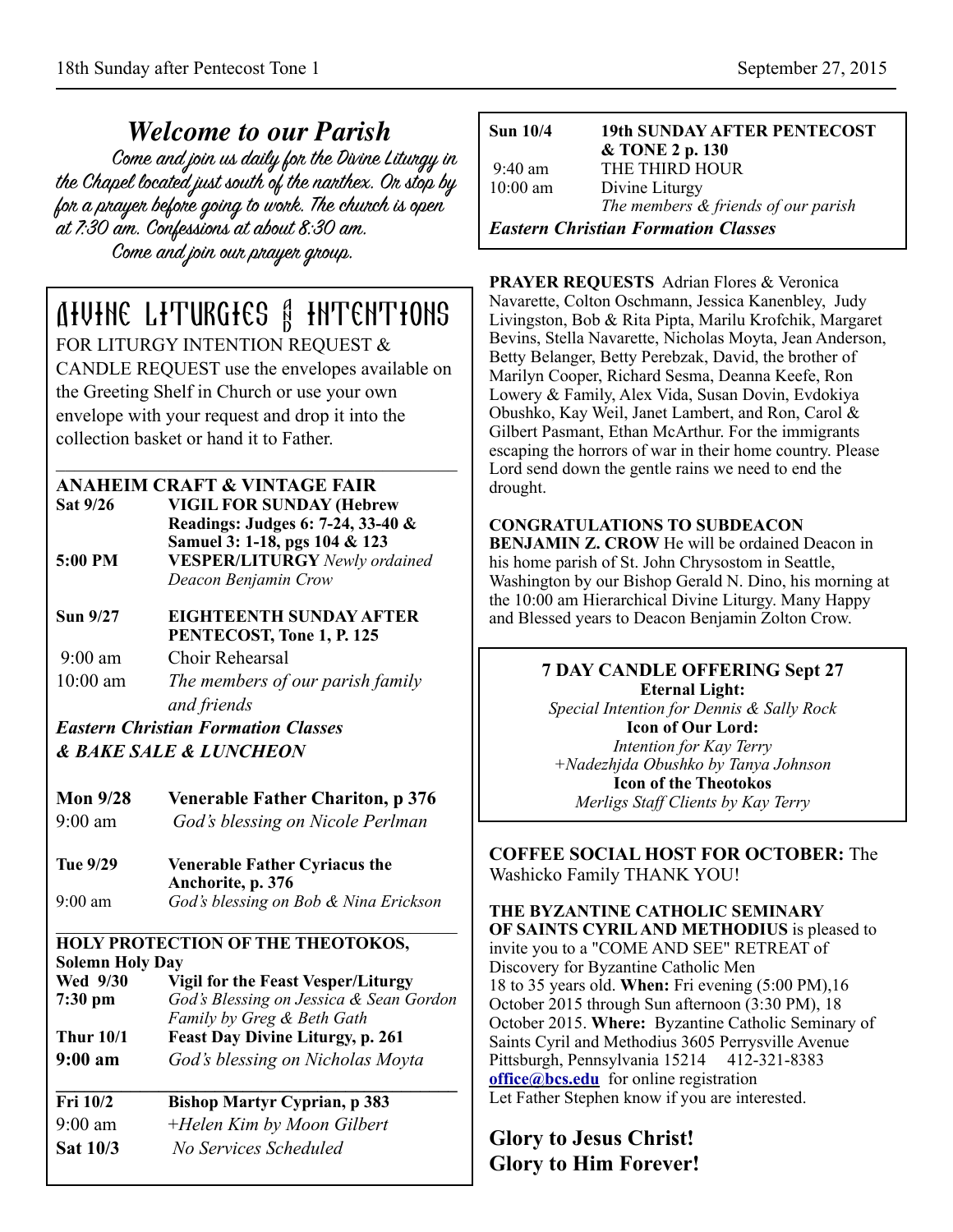# **Parish Calendar & Upcoming Events**

TODAY Sunday AFTER CRAFT SHOW bake sale and food sale after the Divine Liturgy.

#### **Protection of the Theotokos-Solemn Holy Day**

9/30 Wednesday Vesper/Liturgy…….……….7:30 pm 10/1 Thursday Divine Liturgy……………….9:00 am **10/4 Sunday Medical Insurance Collection**

#### **10/18 Sunday-OKTOBERFEST after the Divine Liturgy. Celebrate with delicious German Food & Drink at the Garten**

Menu: Bratwurst & Sauerkraut, German Potato Salad, Green Mixed Salad, Rye Bread & Butter, Dessert, Pretzels, German Beer, Coffee, Soda, Hotdogs for the young folk.

Takeouts available:

Adults \$12.00 Children:(4-12) \$6.00. See Rita Pipta for information.

# **THANK YOU**

\* for all those who work at making our ANAHEIM VINTAGE CRAFT FAIR an event in Anaheim. We were advertised almost everywhere. Thank You Nicole.

# **READER/CHOIR REHEARSAL SCHEDULE TODAY**

9/27/2015 *REHEARSAL* 9:00 - 9:45 am George Petyo 2 Corinthians 9:6-11 10/4/2015 3rd *Hour* 9:40 am Steve Kopko 21 Corinthians 11:31-12:9

# **TITHING AND ATTENDANCE REPORT**

**September 20** Attendance: Sun: 10:00 am 98 Souls Adult Tithes : \$4,097.00 Youth Tithes: \$11.25 ECF Registration: \$85.00 Recycling: \$17.22 Medical Insurance: \$200.00 Principle Reduction: \$205.00 Thank you for your support and love for our Parish.

#### **WOULD LIKE TO GET THE PARISH BULLETIN BY E-MAIL?** *Send an e-mail to Fr Stephen* **[annbyzcathchurch@sbcglobal.net](mailto:annbyzcathchurch@sbcglobal.net)**

**UTHE RACKAUT SHOT** 

**HOLY SHROUD PLASCANISTJA — EPITAPHIUS donated by Alex Vida in memory of his parents +John & Elizabeth.** The old shroud which was about 45 years old barely made it for Good Friday this past year. The new shroud was made in San Diego, California USA.

# **Special Priests' Medical Insurance Collection Next Sunday**

Next Sunday is your opportunity to support Bishop Gerald and our priests with your generous contribution to the special priests' medical insurance collection. In today's bulletin, you will find a copy of Bishop Gerald's letter with an offering envelope. Read it carefully and be as generous as you can in your contribution next Sunday. Our goal is \$100 per household, but higher contributions will be greatly appreciated! God bless you!

**REFRIGERATOR DIES** after for 15 years plus of service. The new one was purchased from Catholic Purchasing Service for \$2,340.00. Special thank you to Stephen and his great crew for unpacking the unit and installing it in the kitchen in time for the Craft Fair Event.

**2 CURIOUS AND BIG SIZE RACCOONS** tried to break into the pastor bedroom at 3 in the morning. The LED flashlight and pounding on the window by the pastor did not seem bother the furry creatures but only encourage them to extend their visitation. Opossums, cats, lizards, skunks and now raccoons. A prelude to a flood….